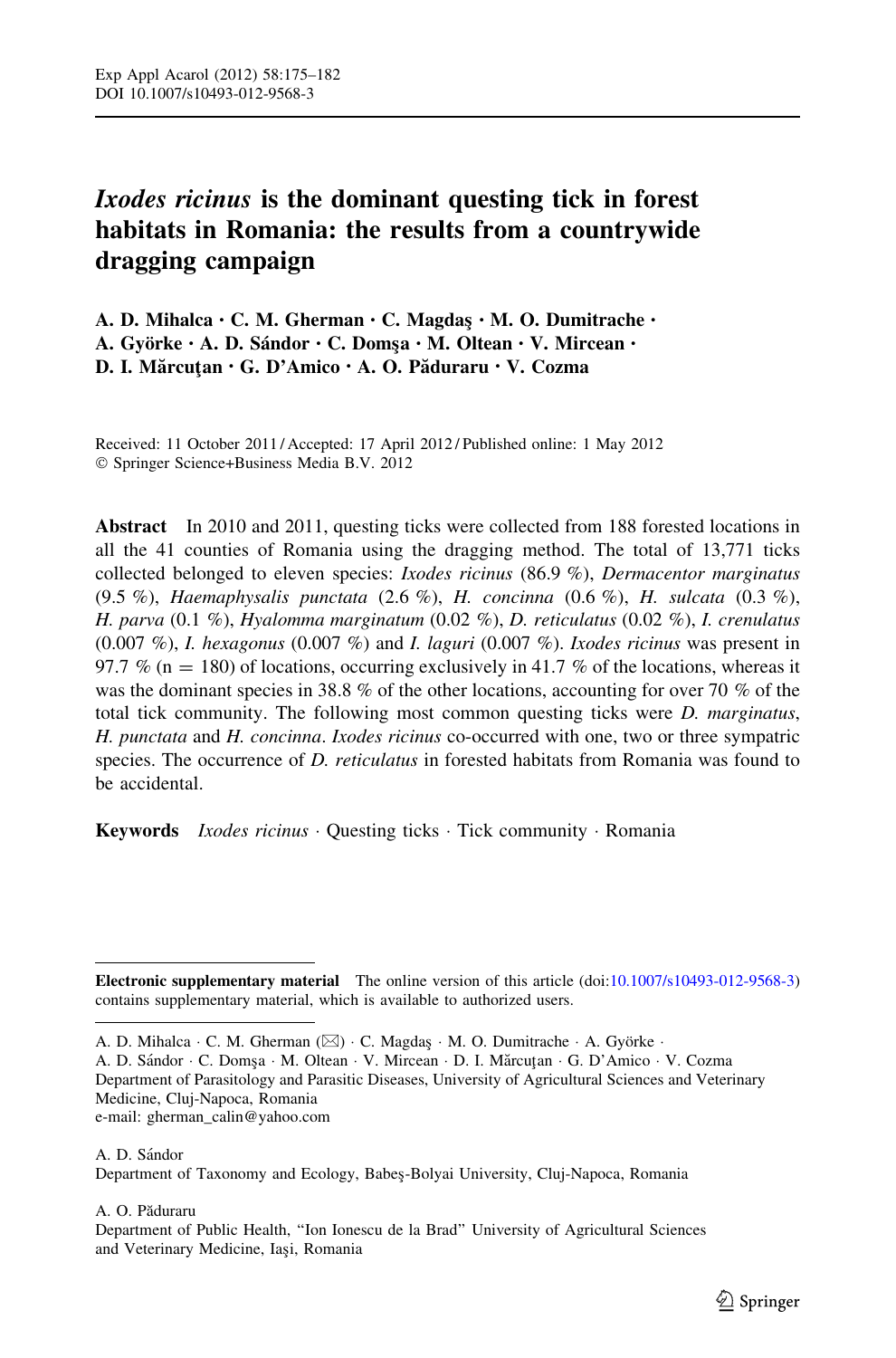# Introduction

Understanding the ecology and distribution of ticks is a key step in epidemiological studies

of tick-borne zoonoses. The current scientific literature on this subject focuses mostly on molecular epidemiology of certain tick-borne pathogens, in various parts of the world. Among European ticks, *Ixodes ricinus* is considered to be one of the most important vectors of human and zoonotic pathogens (Swanson et al. [2006\)](#page-7-0). Ixodes ricinus is a threehost questing tick with very low host specificity, regardless of the developmental stage. It is one of the most widely distributed ticks of the Western Palearctic, ranging from the Atlantic coast to as far East as  $50^{\circ} - 60^{\circ}$  longitude and from Iceland to as far South as North Africa (Hillyard [1996\)](#page-6-0). More than 300 vertebrate species were reported as hosts for I. ricinus ticks (Anderson [1991](#page-6-0)).

The only exhaustive review on the distribution of ticks (including *I. ricinus*) in Romania was published more than 45 years ago (Feider [1965](#page-6-0)). Since then, most of the published studies deal with its vectorial capacity (Majláthová et al. [2008;](#page-7-0) Coipan and Vladimirescu  $2010, 2011$  $2010, 2011$  $2010, 2011$ ) or its occurrence on domestic animals (Ionită  $2003$ ; Chitimia [2006](#page-6-0)) or humans (Briciu et al. [2011\)](#page-6-0). The current paper reports the structure of questing tick communities in forested habitats in Romania, based on a countrywide dragging campaign.

### Material and methods

Between 01.05.2010 and 18.06.2011 a number of 13,771 ticks were collected using the dragging method (adapted from Estrada-Peña  $2001$ ) from 188 locations in all the 41 counties of Romania (Fig. [1](#page-2-0)). The dragging was performed by five trained people in each location. Each site was examined for questing ticks by dragging a white flannel flag (1.2 m<sup>2</sup>) over the vegetation for cca. 30 min. The cloth was examined at 30 s intervals, and ticks were removed with a fine forceps and placed in absolute ethanol. Each site was visited once during the study. No collection was performed on wet vegetation (i.e., significant dew or rain in previous day). GPS coordinates of each location are given in the supplementary electronic material.

Dragging has been performed in randomly chosen forest habitats to result in an overall uniform geographic distribution. The habitats chosen were deciduous or mixed forest margins, with abundant vegetation. The tick species was identified under stereo microscope in the laboratory, based on morphological features using dichotomous keys (Feider [1965;](#page-6-0) Nosek and Sixl [1972\)](#page-7-0). Ticks were also separated by developmental stages, but the respective data was omitted from the statistical analysis as our paper is focused on community ecology rather than population ecology. All data was introduced in a tabular database specifying the collection date, name of locality, county, GPS coordinates, species and number of individuals. Frequency, prevalence and its 95 % confidence interval were performed using the EpiInfo 2000 software. Digital maps were created using ArcGis/ ArcMap 9.2 (ESRI, © 1999–2006).

#### Results

From the total of 13,771 ticks collected by dragging, eleven species of ticks have been identified: *I. ricinus*  $(11,965; 86.9 \%)$ , *Dermacentor marginatus*  $(1,310; 9.5 \%)$ ,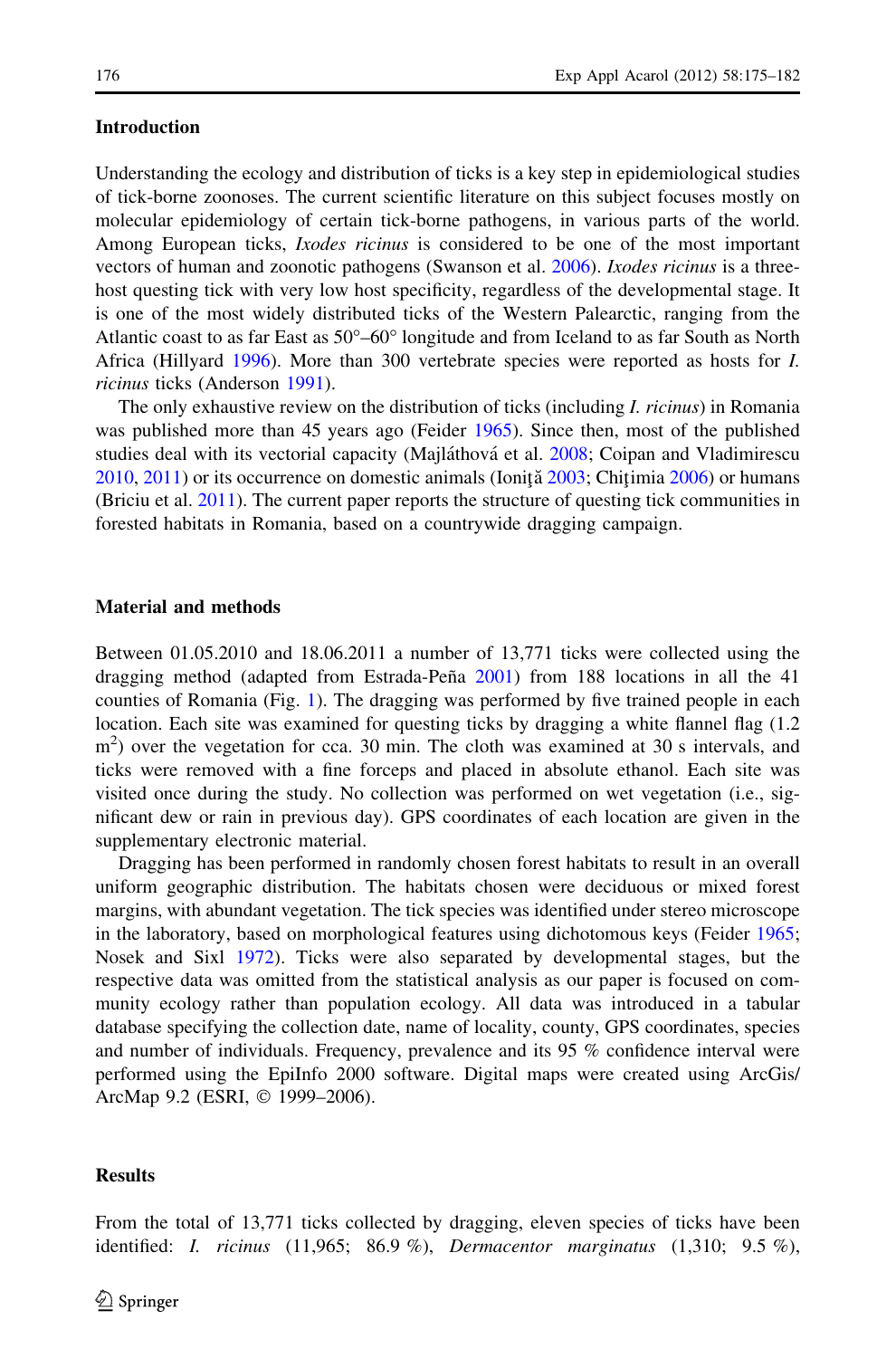<span id="page-2-0"></span>

Fig. 1 Spatial distribution of collection sites

Haemaphysalis punctata (354; 2.6 %), H. concinna (89; 0.6 %), H. sulcata (35; 0.3 %), H. parva (11; 0.1 %), Hyalomma marginatum (2; 0.02 %), D. reticulatus (2; 0.02 %), I. crenulatus (1; 0.007 %), *I. hexagonus* (1; 0.007 %) and *I. laguri* (1; 0.007 %). The overall dominant species was I. ricinus ( $p\lt0.001$ ).

From the 188 locations studied, *I. ricinus* was present in 180 (97.7 %; 95 % CI 91.8–98.1), being the most widespread tick ( $p = 0.0001$ ). In 75 locations (41.7 %; 95 %) CI 34.4–49.2), *I. ricinus* was the only species found, while in other 73 sites (38.8  $\%$ ; 95  $\%$ CI 33.31–48.11), it was the dominant species accounting for over 70 % of the local tick community (Table [1](#page-3-0), Fig. [2\)](#page-3-0). The second most common species was *D. marginatus* followed by H. punctata and H. concinna. Other species collected by dragging were found only in few locations (Table [2\)](#page-4-0). However, D. marginatus, H. punctata, H. concinna and H. sulcata were dominant species in some locations (Fig. [3\)](#page-4-0).

In the collection sites were *I. ricinus* was present, there was no statistical significance  $(p = 0.08)$  between the species of other sympatric ticks (Table [3\)](#page-5-0). There was no statistical difference between tick community structure according to the month or season.

# **Discussion**

The geographical distribution, abundance and population structure of ticks in genus Ixodes are related to various and complex factors, including the presence of proper wooded or bushy habitats and the presence and density of suitable hosts for all life stages of ticks (Gern and Humair [2002\)](#page-6-0). For questing ticks, vegetation height is also an important factor. The distribution of questing *I. ricinus* is influenced by sward height and other physical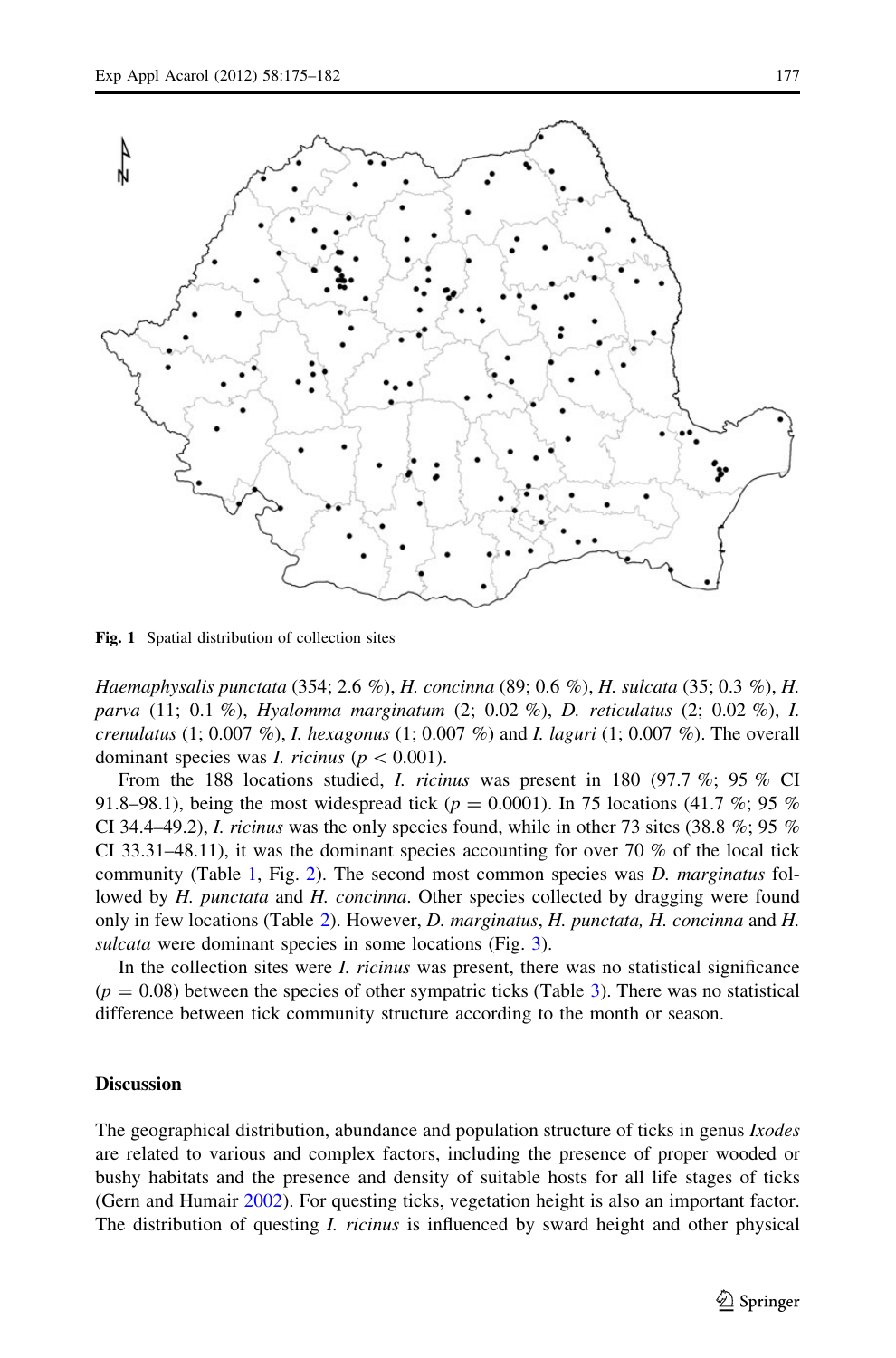<span id="page-3-0"></span>

| <b>Table 1</b> Percentage ranges of<br><i>Ixodes ricinus</i> and respective      | Percent of <i>I. ricinus</i> <sup>a</sup> | Number of locations |
|----------------------------------------------------------------------------------|-------------------------------------------|---------------------|
| number of locations                                                              | 100                                       | 75                  |
|                                                                                  | 90.00-99.99                               | 42                  |
|                                                                                  | 80.00-89.99                               | 19                  |
|                                                                                  | 70.00-79.99                               | 12                  |
|                                                                                  | 60.00-69.99                               | 8                   |
|                                                                                  | 50.00-59.99                               | 8                   |
|                                                                                  | 20.00-49.99                               | 11                  |
|                                                                                  | $0.01 - 19.99$                            | 5                   |
| <sup>a</sup> From the total number of ticks<br>cought in the recognized location | $\Omega$                                  | 8                   |

caught in the respective location



Fig. 2 Distribution pattern of *Ixodes ricinus* with the relative prevalence in the local tick communities

properties of the vegetation (Mejlon and Jaenson [1997\)](#page-7-0) but also by host movement and habitat connectivity (Estrada-Peña [2002](#page-6-0)).

The primary habitat for *I. ricinus* is represented mainly by the leaf litter and the lower vegetation layers of temperate deciduous and mixed forests. In areas with high rainfall, I. ricinus also occurs in high densities in coniferous forests and in open areas such as grasslands (Gray et al. [1998\)](#page-6-0). In an extensive study from Spain, Estrada-Peña ([2001](#page-6-0)) showed that *I. ricinus* prefers sites that had substantial secondary plant growth. Under natural conditions, the duration of the life cycle of *I. ricinus* is between 2 and 6 years (average 3 years, if each instar needs one full season to develop to the next stage). However, the duration of the life cycle can vary from one habitat to another and also regionally (Gray [1991](#page-6-0)). The main factors influencing the duration of any given phase are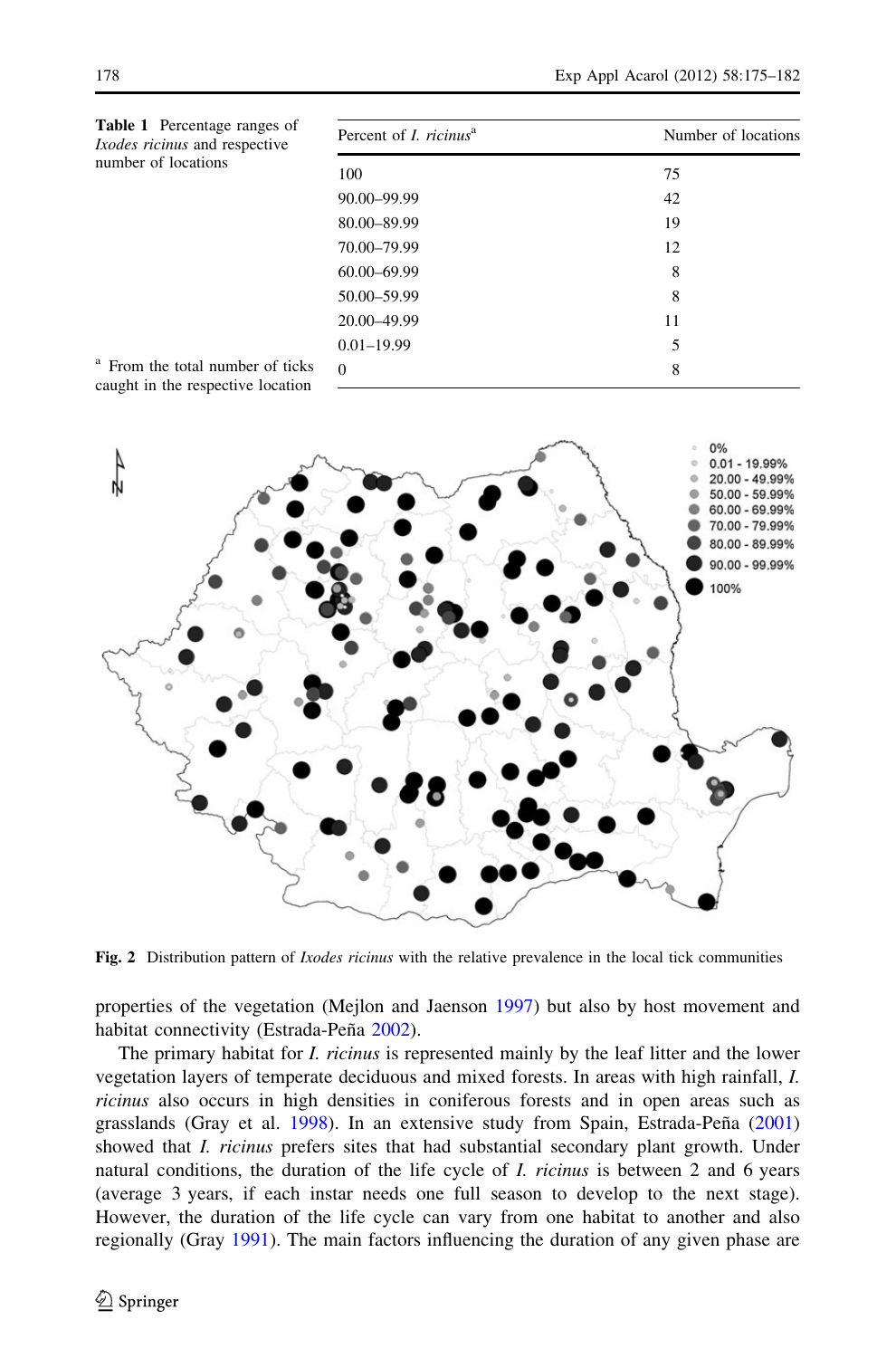<span id="page-4-0"></span>

| <b>Table 2</b> Frequency and preva-<br>lence of ticks species captured by<br>dragging | <b>Species</b> | Frequency (n)  | Prevalence $(\% )$ | 95 % CI       |
|---------------------------------------------------------------------------------------|----------------|----------------|--------------------|---------------|
|                                                                                       | I. ricinus     | 180            | 95.7***            | 91.8-98.1     |
|                                                                                       | D. marginatus  | 83             | 44.1               | $36.9 - 51.6$ |
|                                                                                       | H. punctata    | 33             | 17.6               | $12.4 - 23.8$ |
|                                                                                       | H. concinna    | 17             | 9                  | $5.4 - 14.1$  |
|                                                                                       | H. sulcata     | 5              | 2.7                | $0.9 - 6.1$   |
|                                                                                       | H. parva       | 7              | 3.7                | $1.5 - 7.5$   |
|                                                                                       | H. marginatum  | $\overline{c}$ | 1.1                | $0.1 - 3.8$   |
|                                                                                       | D. reticulatus | 2              | 1.1                | $0.1 - 3.8$   |
|                                                                                       | I. crenulatus  | 1              | 0.5                | $0 - 2.9$     |
|                                                                                       | I. hexagonus   | 1              | 0.5                | $0 - 2.9$     |
| *** $p < 0.001$                                                                       | I. laguri      | 1              | 0.5                | $0 - 2.9$     |
|                                                                                       |                |                |                    |               |



Fig. 3 Geographical distribution of the dominant tick species within its community (IR Ixodes ricinus, DM Dermacentor marginatus, HP Haemaphysalis punctata, HC H. concinna, HS H. sulcata)

microclimate and host density (Gray [1991](#page-6-0)). *Ixodes ricinus* is active from spring to autumn and seasonal activity of the three active stages shows a bimodal pattern with peaks in spring and autumn. Usually the activity of *I. ricinus* is more pronounced in spring than in autumn (Gern and Humair [2002\)](#page-6-0).

Our study, the first of its kind in Romania confirms the status of I. ricinus as the most common questing tick species in Europe. Ixodes ricinus dominance over the specific structure of questing ticks communities was already recorded from the former Czecho-slovakia (Kmety et al. [1987](#page-6-0)), Sweden (Tälleklint [1996\)](#page-7-0), France (Pichot et al. [1997\)](#page-7-0), Spain (Barandika et al. [2008](#page-6-0)) or Russia (Malunov and Egorov [2008](#page-7-0)). A similar countrywide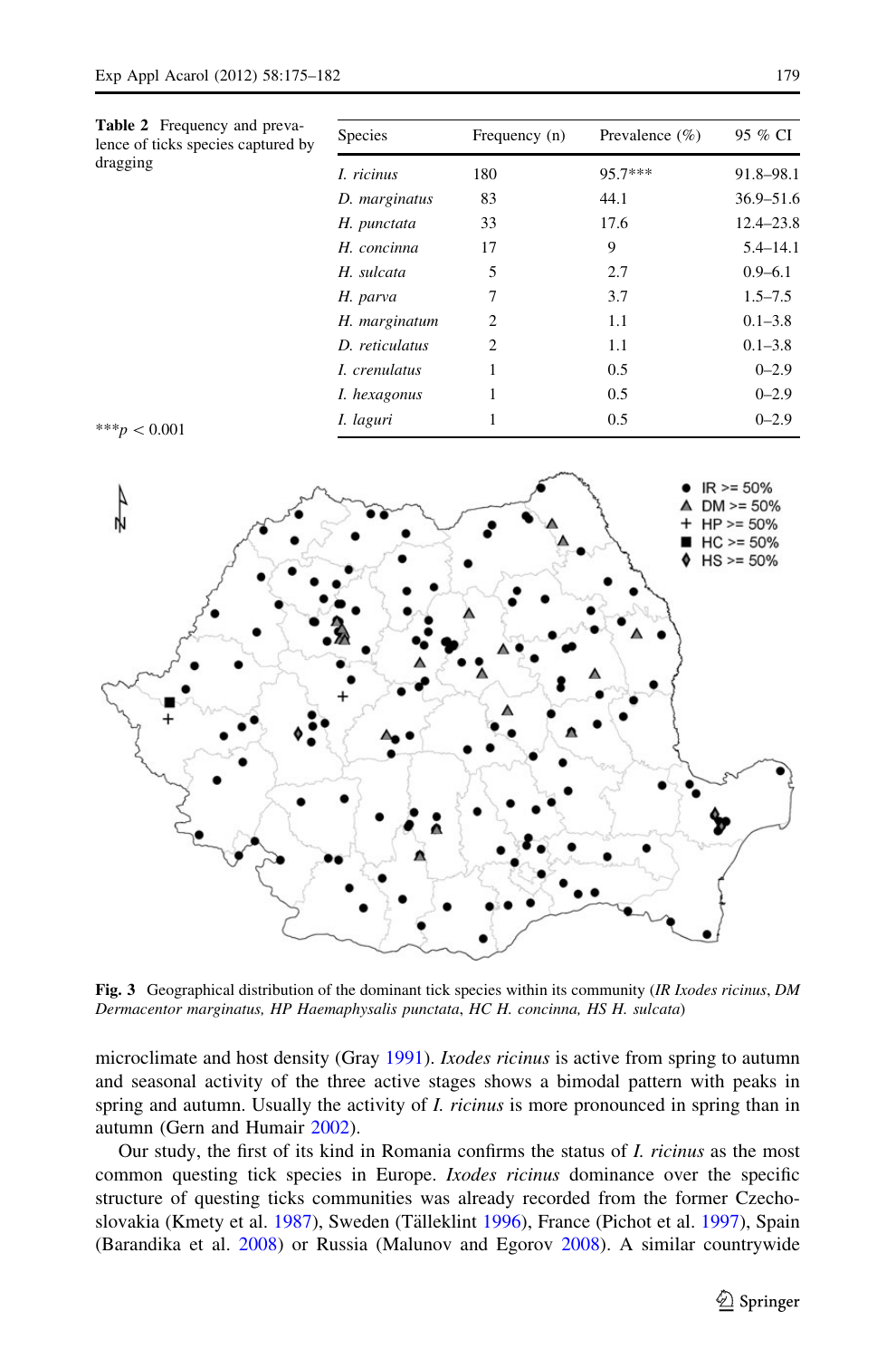<span id="page-5-0"></span>

| <b>Table 3</b> Frequency (number of<br>locations) and prevalence of <i>Ixo</i> -<br><i>des ricinus</i> alone or in association | Association                         | Frequency<br>(n) | Prevalence<br>(%) | 95 % CI     |
|--------------------------------------------------------------------------------------------------------------------------------|-------------------------------------|------------------|-------------------|-------------|
| with other tick species                                                                                                        | <i>I. ricinus</i> alone             | 75               | 41.7              | 34.4-49.2   |
| $p = 0.08$                                                                                                                     | <i>I. ricinus</i> $+1$ tick species | 71               | 39.4              | $32.3 - 47$ |
|                                                                                                                                | <i>I. ricinus</i> $+2$ tick species | 31               | 17.2              | $12 - 23.5$ |
|                                                                                                                                | <i>I. ricinus</i> $+3$ tick species | 3                | 1.7               | $0.3 - 4.8$ |
|                                                                                                                                | Total                               | 180              | 95.7              | 91.8-98.1   |

survey performed in Bosnia and Herzegovina in 2011, showed the dominance of *I. ricinus* over other questing ticks on various hosts, as well (Omeragic [2011\)](#page-7-0).

Several other studies showed that *I. ricinus* is the most encountered tick in Western, Central and Eastern Europe affecting humans (Manfredi et al. [1999](#page-7-0); Briciu et al. [2011\)](#page-6-0) or domestic carnivores (Liebisch et al. [1985;](#page-6-0) Beichel et al. [1996;](#page-6-0) Ogden et al. [2000](#page-7-0); Földvári and Farkas [2005\)](#page-6-0). Moreover, the majority of the studies performed in wild animals from various European countries showed that *I. ricinus* is the most prevalent tick in small mammals (Siuda et al. [1982;](#page-7-0) Nilsson [1988;](#page-7-0) Perez-Eid [1990](#page-7-0); Dorn et al. [1999;](#page-6-0) Estrada-Peña et al. [2005](#page-7-0)), wild carnivores (Sréter et al. 2005), birds (Comstedt et al. [2006](#page-6-0); Poupon et al. [2006\)](#page-7-0) and lizards (Majláthová et al. [2008](#page-7-0); Tijsse-Klasen et al. [2010\)](#page-7-0).

Among the Palearctic tick species, *I. ricinus* was shown to be associated with the highest number of pathogens (for a checklist see Briciu et al. [2011\)](#page-6-0). Single *I. ricinus* individuals can harbor simultaneously several pathogens (for details on co-infections in I. ricinus see Swanson et al. [2006](#page-7-0)).

Distribution of *D. marginatus* and *D. reticulatus* ticks in Central Europe is restricted to small regions and has a mosaic-like pattern (Nosek [1972](#page-7-0)). D. *marginatus* prefers biotopes characterized by xerophilic plant communities, margins of oak forests and bushy ridges (Nosek [1972\)](#page-7-0). In Romania, D. marginatus has a wide geographical distribution (Feider [1965\)](#page-6-0). Our data show that this species is the second most common questing tick in forested habitats in Romania. On the other hand, distribution habitats of *D. reticulatus* are in the river basins, in wet (seasonally flooded) woods and wet grasslands rich in bush cover (Nosek [1972\)](#page-7-0). The distribution area of *D. reticulatus* has been reported to expand recently to higher latitudes and altitudes throughout central Europe, namely in Germany, Poland, Hungary and Slovakia (Siroký et al.  $2011$ ). Nevertheless, our study failed to confirm this range extension for *D. reticulatus* in Romania.

Among Western Palearctic species of genus *Haemaphysalis* the most widespread is H. punctata. It is distributed from the British Isles to Japan in east and from southern Scandinavia to the Mediterranean region, Asia Minor and southern part of the former USSR. It occurs mainly on pastures, forest margins and forest-steppes (Nosek [1971a](#page-7-0)). Thus, its habitat partially overlaps in ecotone habitats with that of I. ricinus. The same applies to *H. concinna*, another relatively common tick species in Central Europe (Nosek [1971b](#page-7-0)). Other species of Haemaphysalis (H. sulcata, H. parva) have patchy distribution, being restricted to more warm and humid areas of Romania (Feider, [1965](#page-6-0)). Their distribution was reconfirmed by our study almost 50 years later.

The presence of other species captured by dragging in our study is accidental, and their low number is explained by non-questing host-seeking behavior. Ixodes hexagonus and I. laguri are typical burrow ticks, while H. marginatum has an active hunting strategy (Feider [1965\)](#page-6-0).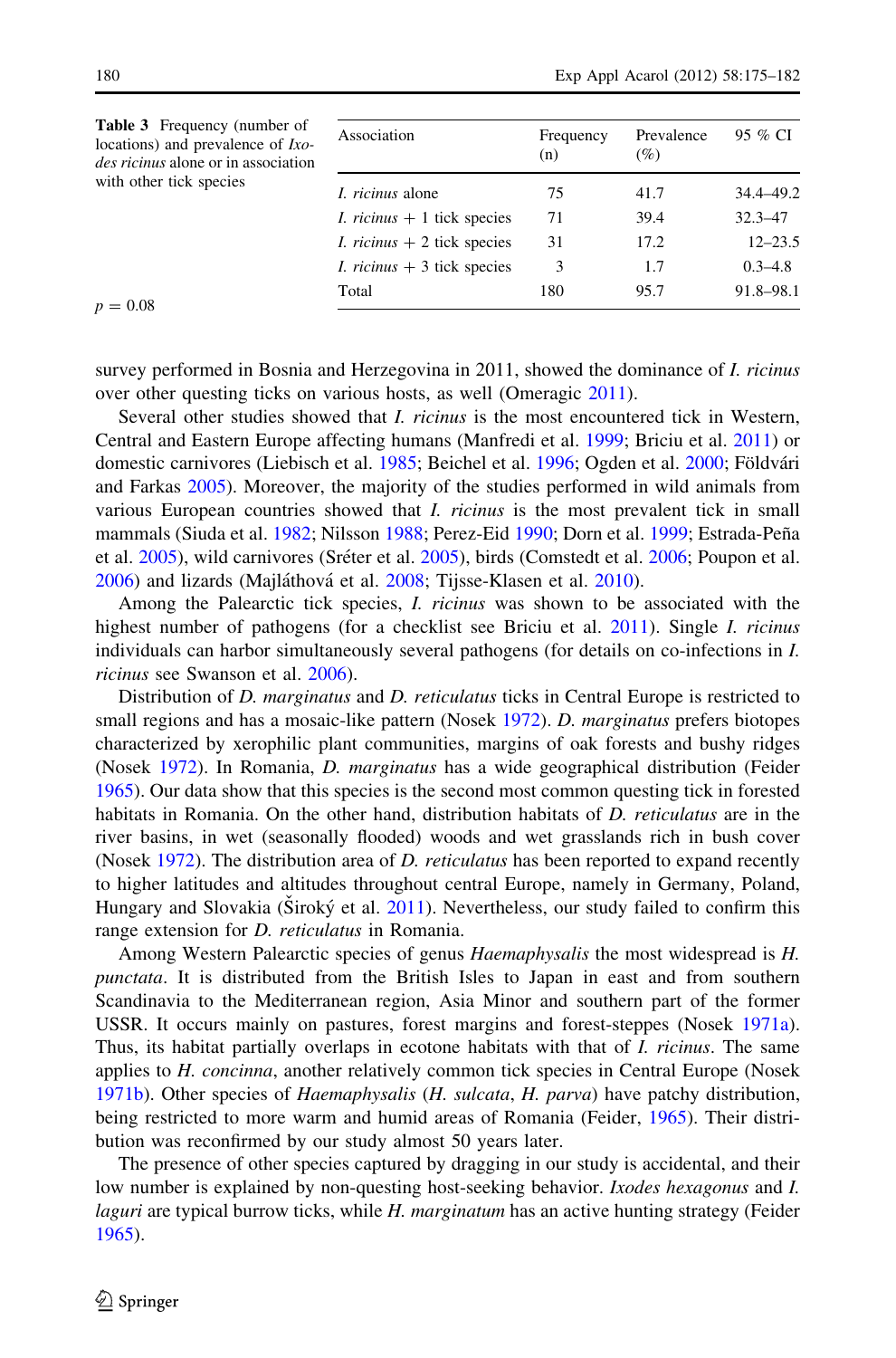<span id="page-6-0"></span>The abundance of *I. ricinus* together with its wide host specificity, high frequency in humans and significant vectorial capacity together with our results, suggest that this tick species is the most important zoonoses vector in Romania.

Acknowledgments This research was supported from grant CNCSIS IDEI PCCE 7/2010 and POSDRU/ 88/1.5/S/60185 (to SDA). The authors are grateful to all students who voluntarily participated in the tremendous field work.

# **References**

Anderson J (1991) Epizootiology of lyme borreliosis. Scand J Infect Dis Suppl 77:23–34

- Barandika JF, Hurtado A, García-Sanmartín J, Juste RA, Anda P, García-Pérez AL (2008) Prevalence of tick-borne zoonotic bacteria in questing adult ticks from northern Spain. Vector Borne Zoonotic Dis 8:829–835
- Beichel E, Petney TN, Hassler D, Brückner M, Maiwald M (1996) Tick infestation patterns and prevalence of Borrelia burgdorferi in ticks collected at a veterinary clinic in Germany. Vet Parasitol 65:147–155
- Briciu VT, Titilincu A, Tățulescu DF, Cârstina D, Lefkaditis M, Mihalca AD (2011) First survey on hard ticks (Ixodidae) collected from humans in Romania: possible risks for tick-borne diseases. Exp Appl Acarol 54(2):199–204
- Chitimia L (2006) Ecology of Ixodidae in south-western Romania [in Romanian] PhD Dissertation, Banat University of Agronomical Sciences and Veterinary Medicine Timisoara, Romania
- Coipan EC, Vladimirescu AF (2010) First report of Lyme disease spirochetes in ticks from Romania (Sibiu County). Exp Appl Acarol 52:193–197
- Coipan EC, Vladimirescu AF (2011) Ixodes ricinus ticks (Acari: Ixodidae): vectors for Lyme disease spirochetes in Romania. Exp Appl Acarol 54:293–300
- Comstedt P, Bergström S, Olsen B, Garpmo U, Marjavaara L, Mejlon H, Barbour AG, Bunikis J (2006) Migratory passerine birds as reservoirs of Lyme borreliosis in Europe. Emerg Infect Dis 12:1087–1095
- Dorn W, Messutat S, Kipp S, Feldmann A, Sünder U (1999) Seasonal variations in the infestation of rodents with Ixodes ricinus Linnaeus (Acari:Ixodidae) and prevalence of Borrelia infections in a habitat of the Ilm-Valley (Thuringia, Germany). Zentralbl Bakteriol 289:696–697
- Estrada-Peña A (2001) Distribution, abundance, and habitat preferences of Ixodes ricinus (Acari: Ixodidae) in northern Spain. J Med Entomol 38:361–370
- Estrada-Peña A (2002) Understanding the relationships between landscape connectivity and abundance of Ixodes ricinus ticks. Exp Appl Acarol 28:239–248
- Estrada-Peña A, Osácar JJ, Pichon B, Gray JS (2005) Hosts and pathogen detection for immature stages of Ixodes ricinus (Acari: Ixodidae) in North-Central Spain. Exp Appl Acarol 37:257–268
- Feider Z (1965) Fauna of the Popular Republic of Romania. Volume 5/2. Acaromorpha, Suprafamily Ixodoidea [in Romanian]. Editura Academiei Republicii Populare Române, Bucuresti
- Földvári G, Farkas R (2005) Ixodid tick species attaching to dogs in Hungary. Vet Parasitol 129:25–131
- Gern L, Humair PF (2002) Ecology of *Borrelia burgdorferi* sensu lato in Europe. In: Gray JS, Kahl O, Lane RS, Stanek G (eds) Lyme borreliosis: biology, epidemiology and control. CABI Publishing, Wallingford, pp 149–174
- Gray JS (1991) The development and seasonal activity of the tick Ixodes ricinus: a vector of Lyme borreliosis. Rev Med Vet Entomol 79:323–333
- Gray JS, Kahl O, Robertson JN, Daniel M, Estrada-Pena A, Gettinby G, Jaenson TGT, Jaenson P, Jongejan F, Korenberg E, Kurtenbach K, Zeman P (1998) Lyme borreliosis habitat assessment. Zentralbl Bakteriol 287:211–228
- Hillyard PD (1996) Ticks of North-west Europe. In: Barnes RSK, Crothers JH (eds) Synopses of the British fauna, vol 52. Field Studies Council, Shrewsbury, pp 1–178
- Ioniță M (2003) Research on the ecology of Ixodidae in Subcarpathian regions; epidemiology of parasitic disease transmitted by these [in Romanian] PhD Dissertation, University of Agronomical Sciences and Veterinary Medicine Bucharest, Romania
- Kmety E, Rehácek J, Výrosteková V (1987) Investigations of ticks for the presence of Borrelia in Czechoslovakia. Zentralbl Bakteriol Mikrobiol Hyg A 263:468–470
- Liebisch A, Brandes P, Hoppenstedt K (1985) Zum Befall von Hunden und Katzen mit Zecken und Flohen in Deutschland. Prakt Tierarzt 66:817–819